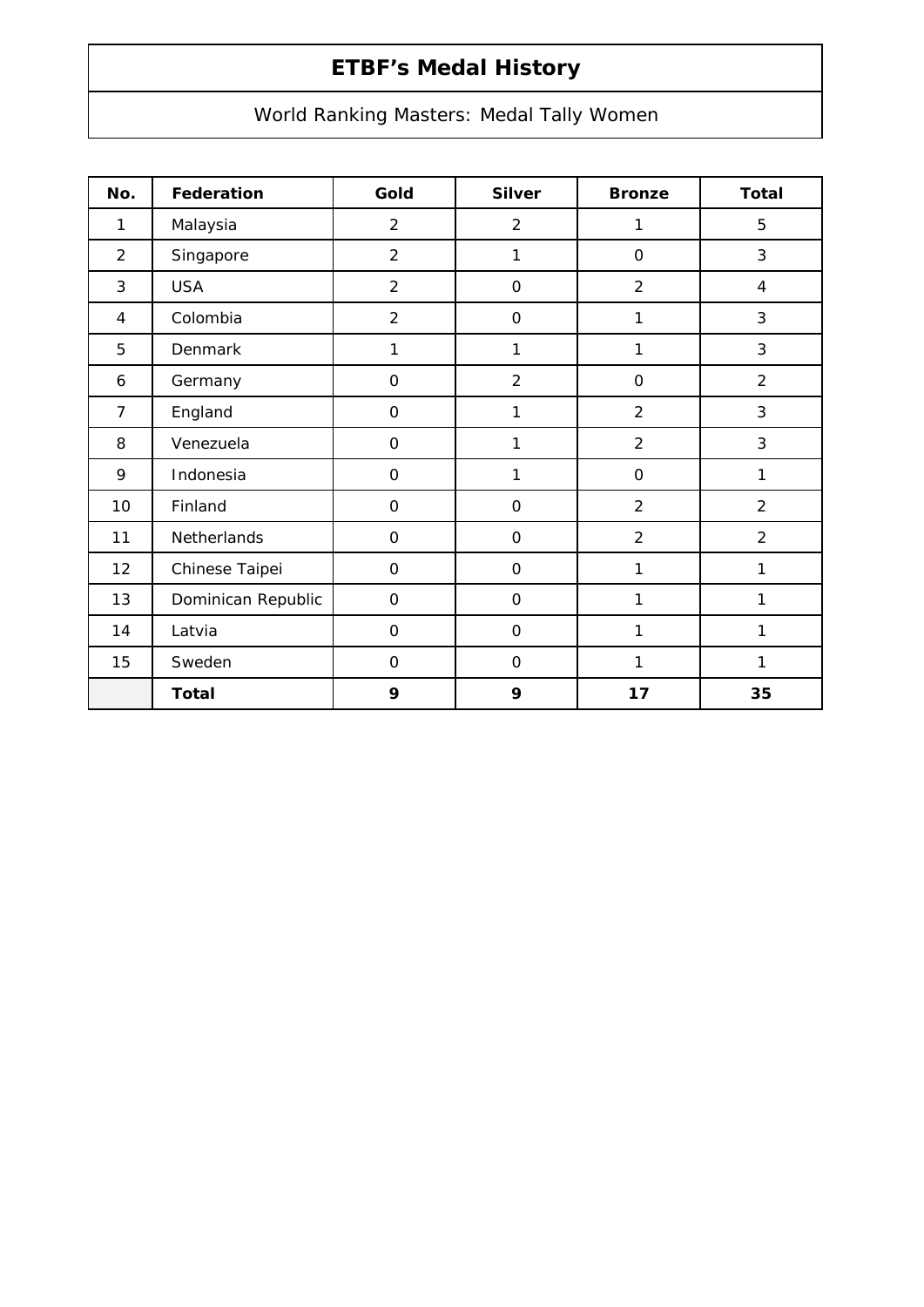# **ETBF's Medal History**

## World Ranking Masters: Medal Tally Men

| No.            | Federation   | Gold                | <b>Silver</b>       | <b>Bronze</b>       | <b>Total</b>   |
|----------------|--------------|---------------------|---------------------|---------------------|----------------|
| $\mathbf{1}$   | Finland      | 3                   | 3                   | $\overline{4}$      | 10             |
| $\overline{2}$ | Sweden       | $\mathbf{1}$        | $\overline{2}$      | 1                   | $\overline{4}$ |
| 3              | England      | $\mathbf{1}$        | $\mathsf{O}\xspace$ | 3                   | $\overline{4}$ |
| 4              | Belgium      | $\mathbf{1}$        | $\mathsf O$         | $\mathsf{O}\xspace$ | 1              |
| 5              | Hong Kong    | $\mathbf{1}$        | $\mathsf O$         | $\mathsf{O}\xspace$ | 1              |
| 6              | Kuwait       | $\mathbf{1}$        | $\mathbf 0$         | $\mathbf 0$         | 1              |
| $\overline{7}$ | <b>UAE</b>   | 1                   | $\mathsf O$         | $\mathsf{O}\xspace$ | 1              |
| 8              | Qatar        | $\mathsf{O}\xspace$ | 1                   | $\sqrt{3}$          | $\overline{4}$ |
| 9              | Malaysia     | $\mathsf{O}\xspace$ | 1                   | 1                   | $\overline{2}$ |
| 10             | Norway       | $\mathsf{O}\xspace$ | $\mathbf{1}$        | $\mbox{O}$          | 1              |
| 11             | <b>USA</b>   | $\overline{O}$      | 1                   | $\mathsf{O}\xspace$ | 1              |
| 12             | Indonesia    | $\mathbf 0$         | $\mathsf O$         | $\overline{2}$      | $\overline{2}$ |
| 13             | Austria      | $\mathbf 0$         | $\mathsf{O}\xspace$ | 1                   | 1              |
| 14             | Mexico       | $\mathsf{O}\xspace$ | $\mathsf O$         | 1                   | 1              |
| 15             | Singapore    | $\mathbf 0$         | $\mathbf 0$         | 1                   | 1              |
|                | <b>Total</b> | 9                   | 9                   | 17                  | 35             |